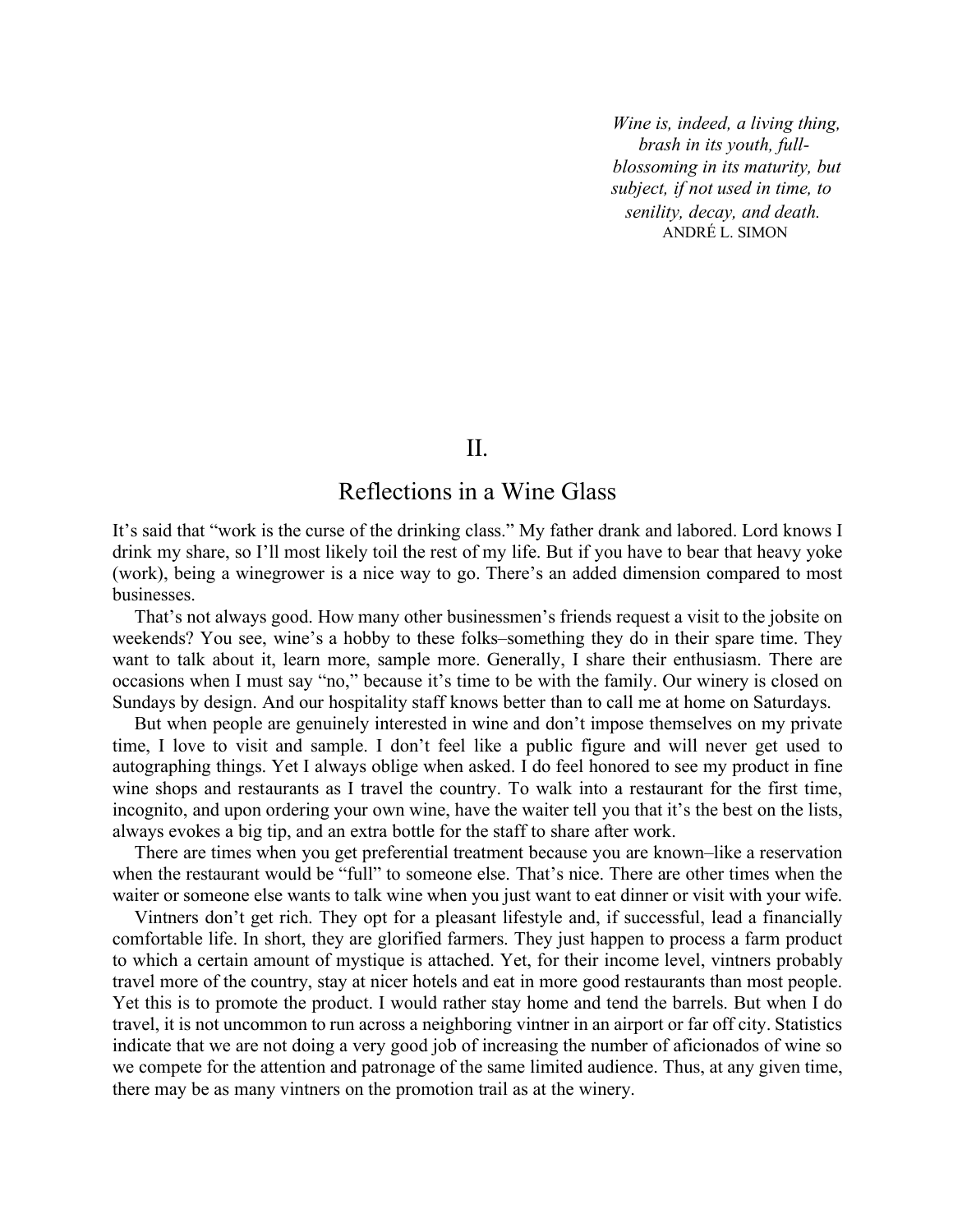And if successful, he'll probably be land rich and cash poor, building a nice estate for his children and the IRS. If not successful in this very capital-intensive business, he may even go belly up. As one old joke says it, "the way to make a small fortune in the wine business is to start with a large fortune."

So why would anyone want to be a vintner? Why do I enjoy it so much? First of all, I like to think there is a certain artistic ability to being a winegrower. I take pride in what I do and I derive great satisfaction when other people enjoy it. I have always had the vision that wine is food and have always expected my food to taste good, to be enjoyable, so I have produced wines designed to evoke the same response.

I remember when I started my own winery in the early 70s with the concept of wine as food. I always tried to produce an elegant wine, typified by finesse rather than power. When I started the winery, I decided to make only Cabernet Sauvignon which would not be released until the fifth year. So, there I was with years of inventory of the elegant, finesse-styled wines building up, while at the same time many wine producers and most wine writers were into "big, monster, tannic, red wines," the kind that will take the enamel off your teeth. It was very stylish to equate tannin and unapproachability with future quality. You'd think from their comments that good-tasting wines had no potential whatsoever. It was a little unnerving because if that tendency was more than a fad, I was in big trouble.

It has been somewhat reassuring to me to see that most of those "monster" types are no longer with us. I think I can safely say that most producers today are swinging back toward more elegant, "food styled" wines. Unfortunately, the term "food wine" is taking a rap because some producers have decided to make lighter styles and call them "food wines," not having taken the time or made the investment to produce a wine with much character, then age it enough to produce an elegant, fine style. Today, even in Burgundy and Bordeaux, France, we see the same kind of argument raging. Some European producers claim they must get back to the bigger versions which established their reputation. Granted these wines take many years to reach their peak.

The entire controversy over whether to produce a lighter wine which can be drunk sooner or to produce a more full-bodied, heavier edition is dictated by consumers–what they will buy and how long they are willing to age it. People like to talk about older wines but few have the cellar, the patience or the capital to age reds to any reasonable degree; therefore, our industry has taken the approach that if this is what the consumer wants and is willing to pay for, this is what we will offer them.

Some of us who are willing to take the financial risk hold our wines longer. We do this because we see wine making as an art form and because we realize that a good red wine takes time to come around. All this must be calculated into your business plan and that's why this industry is so capital intensive. It takes three years to harvest any fruit from a newly planted vineyard. Then, in the sixth through eighth years, the vineyard may reach full production. It then produces a full crop for the next 30 to 40 years before it begins to decline. During those first six to eight years of the vineyard's life, while it is producing less than a full crop, you can expect cash deficits to pile up. Then, at least if you're only growing the grapes to sell, you begin to enjoy some income. But if you choose to be a winegrower, you're not only faced with no grape sales and the additional capital investment of a winery, but one to three more years aging for a premium white and three to five years minimum for a premium red, which could add up to ten years of deficits. You have to really love the wine business and be a little crazy to stay in it.

Let's address some common recurring questions in this business such as, "When will this wine be at its peak?" My answer is, "When you think it's wonderful." I'd venture to say that only about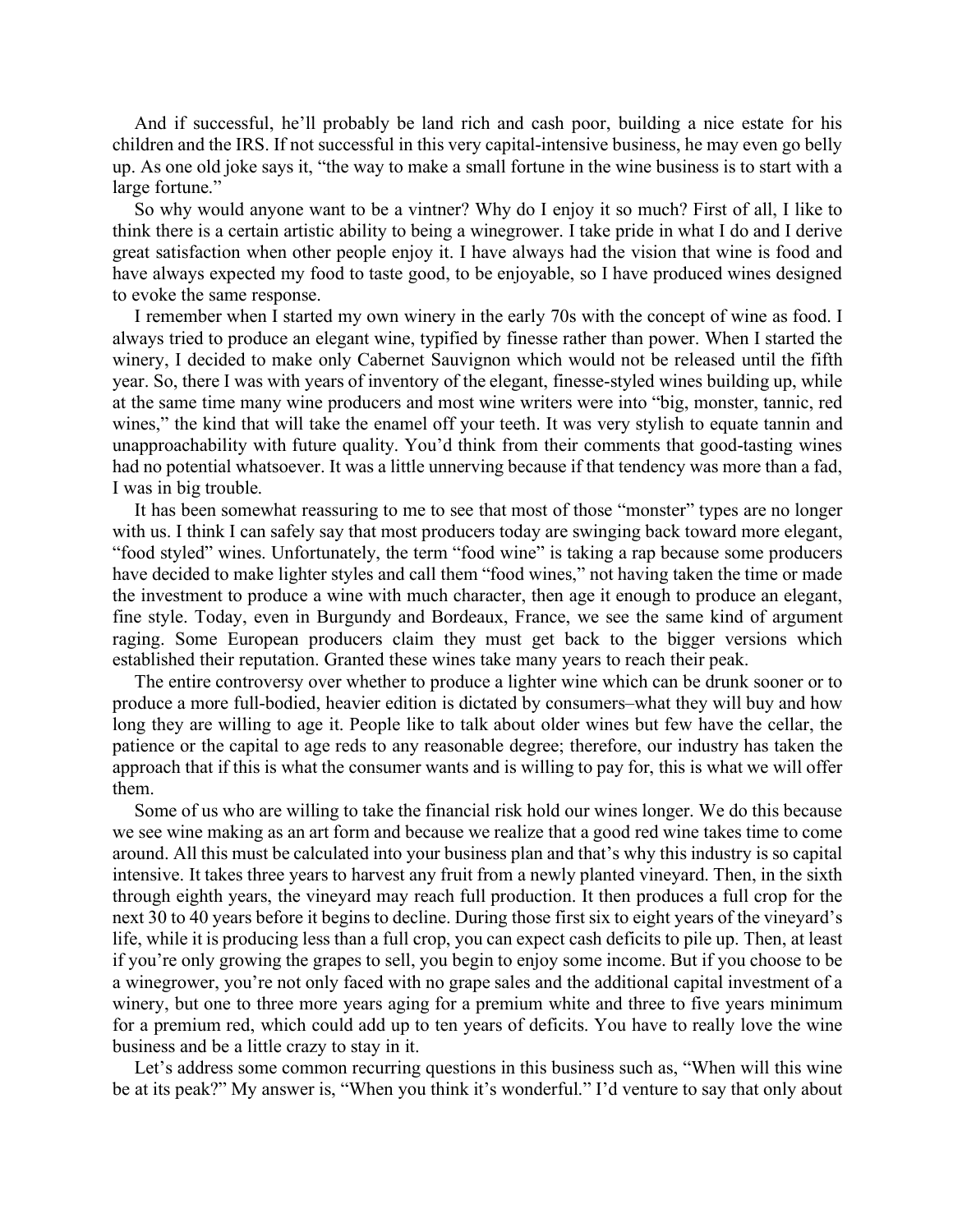5 percent of wine drinkers have a wine cellar of any reasonable size where they can hope to buy and hold reds until they reach maturity. I believe that statistics indicate that approximately 30 percent of Americans drink wine on a regular basis. If 5 percent of that number store wine, we're saying about only 1 to 2 percent of the population has a reasonably sized cellar. All of this being said, most American consumers drink it, if not the same night they bought a bottle, then within 6 months to a year of that time. Any intelligent wine producer should take this into consideration in his marketing plan and in determining the style of his product.

There may be subtle but important differences between light, soft and elegant products. These differences might be determined by the supply of grapes, fermentation techniques, blending varieties, or the amount of time given to age the product before it goes to market. Frequently I'm asked what other grape varieties do I blend with Cabernet Sauvignon, the insinuation being that if the wine is 100 percent Cabernet, it might be less complex. I like to counter the suggestion by saying that since I give my wines considerably longer aging in both barrel and bottle, I don't need to use varieties with lighter tannin in order to ready them more quickly for the market-place. But the reality is that if one artisan thinks he can make a finer product by using 100 percent varietal, while the other chooses to blend, I think they should have the freedom to do so. Vintners have a way of doing things pragmatically then backing into their marketing plan to justify what they did in the first place.

An argument can also be developed to counter those who would claim that you can only make a fine red wine by using French Nevers oak for aging. You'll find that if you visited five wineries, you'd get five different versions of how to do the job properly. You see, vintners, like most artists, have strong egos, and my own attitude is if it works for them, bless them; just don't let them claim it's the only way.

Because wine is my passion, I stock a large personal cellar. It covers about 800 sq. ft. and holds 5,000 bottles. I arrived at the size rather simply. My wife wanted a good-sized pool in which to swim laps. I figured if she could have a 700-to-800-square-foot-pool, I could have a wine cellar the same size. I also began to collect vintages for each of my children with the hope that when they were 21 years old, I could present them each with a 2,400-bottle cellar going back to their birth years. (When I've told this story to wine groups, I've had many solicitations for adoption.) The kids now average about halfway to the drinking age and, unfortunately, their wine is taking up too much space in my cellar. The problem may cure itself because as I run out of some of the vintages from my own collection, I may start dipping into theirs–just to make sure everything's aging properly of course!

Having a cellar this size permits me the luxury of drinking older wines and I don't drink just wines I've produced. Whenever I taste something I like–and you must remember that my cellar contains probably 90 percent reds–I'll buy seven cases, one for each of the kids and four for me. My bins hold four cases each and I figure if I'm paying the tab, I get the lion's share. In this way I can drink five-to-ten-year-old wines on a regular basis to determine how I think they're aging and if they've reached their peak. Once it occurs to me that wine has peaked (again, let me emphasize that this is a subjective judgment), I tend to drink up the balance of the inventory a little quicker.

Once I tasted wines with one of my professors whom I respected very much. Most of the samples were a similar age but I threw in one much older that I thought was "pruney" and "over the hill." It turned out to be his favorite. As I reflected on it, I came to the conclusion that all his life he had been able to drink older wines than I; therefore, he had come to appreciate what a good old wine tasted like. I believe that most consumers today are used to drinking tannic two-to-threeyear-old reds and it will be a while before we educate them to appreciate well-aged reds.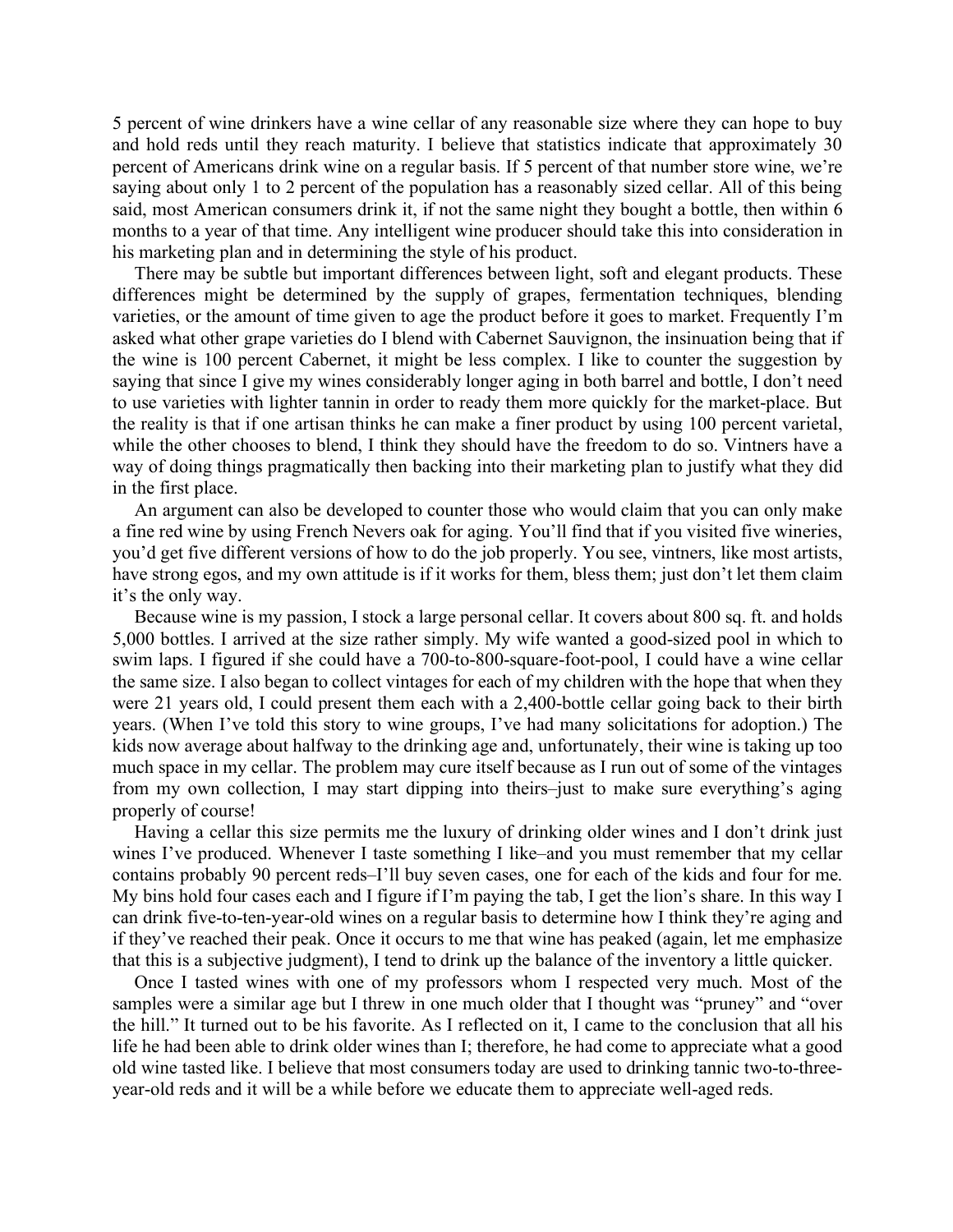Another common question is, "How long will this wine age?" That's simple–until "it's over the hill." The quote at the head of the chapter said it very well: A wine is youthful, it reaches maturity, and at some stage it begins to fall apart, just like you and me. Wine aging is a bell-shaped curve. A vintage grows better and better for a while. Hopefully, when it reaches its peak, it plateaus for a period, then it begins to decline. I'll bore you by repeating that all these judgments are subjective. I remember, for instance, when I was a kid and my father was 35 years old. He was a mountain of a man, about 6'1", 280 lbs., a railroad laborer who rolled boxcar wheels like you and I would roll a car tire. He generally had neither the energy nor the enthusiasm to play with me after a day of hard work so somehow, he always seemed old. I have just turned 50, with children 8, 12, and 13. I imagine that I seem old to them but it's amazing how my perspective has changed. Yes, I tire more quickly and I take longer to recover after I play racquetball with them, but I feel like I'm as productive as I've ever been in my life. Similarly, how a particular vintage is aging has a lot to do with perspective.

Frequently I'm asked, "What's your bet wine?" It's the one you like the best. You see, wine is really a very simple subject. I've said it many times and I hope by now it's sinking in. It's so simple that it sometimes scares us, but confidence is the key. Believe in your palate; believe in your judgment. You paid the tab if you're happy with what you got, that's what counts.

I love the question "How long does a wine keep after you open it?" Around my house the answer is about a half-hour. And, "What do you do with an unfinished bottle?" I don't know; it's not a problem at the Meyer residence. But, realistically, if you don't finish a bottle, recork it and put it in the refrigerator. The colder temperature will slow the chemical reactions and permit less deterioration. Better yet, there are devices that evacuate the air from a bottle's headspace before replacing the cork. Air is usually the culprit causing the break down. That's not to say, however, that a partial bottle will last forever just because you took the above precaution. Each sample is slowly deteriorating once opened, even if recorked, and should be drunk within a reasonably short time.

How about if you find a bottle with ullage, which is a fancy name for excessive airspace between the cork and the liquid. Obviously, it indicates that some wine has been lost, either through leakage or evaporation. I've tasted some wines with considerable headspace in the bottle and found them to be magnificent. On the other hand, a leaky cork might permit air to enter and cause a wine break down. Ullage by itself is neither good nor bad. It does indicate that something unusual has happened. The proof is in the smelling and tasting. I wouldn't pay an exorbitant price for an old bottle of wine that had a lot of headspace. Sediment also doesn't mean the wine will be bad. I'd be perfectly willing to try any bottle that had sediment in it. I would, however, be careful that it was poured very gently or was decanted into another bottle so that my guests or I wouldn't get much sediment in our glasses. If it turned out that the wine was faulty because the sediment was caused by microbiological action, I wouldn't be afraid to return it. But I've tasted many fine vintages which had considerable sediment on the bottom or crustiness on the inside shoulders of the bottle.

How about this one: "Will this wine travel?" I'll guarantee that if you carry it on a plane with you, it'll go wherever your ticket takes you. I can't say with certainty that I've never tasted a wine that was "tired" or "travel sick." I've tasted some poor wines whose defects were blamed on travel. Speaking of travel, I remember once having a "run in" with a wine writer in Houston, Texas. He must've asked me 10 times in the same evening why I did not make half bottles of wine. I guess my real answer was that I thought any two people worth their salt could drink a full bottle. Besides, it costs a lot more money to put wine in half bottles, and it develops much faster in the smaller bottles so it doesn't age nearly as well. Anyway, he wouldn't give up and kept asking me until I